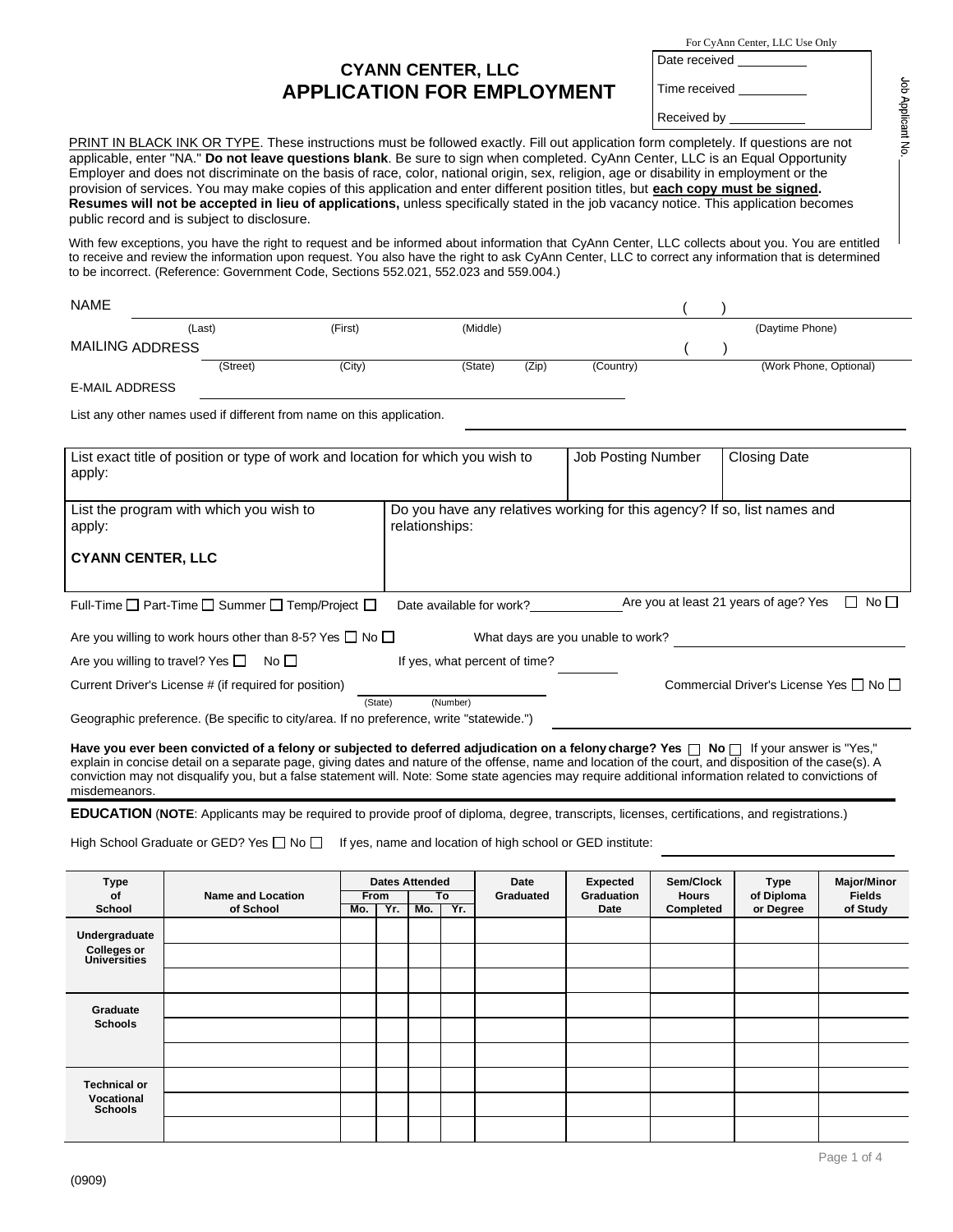## **AN EQUAL OPPORTUNITY EMPLOYER**

|                                                                                                                                                                                                                                                                                               |                                                                                                                                                                                                                                                                                                                                                                                                                                                                                                           |                                                                                                                        | If a license, certificate, or other authorization is required or related to the position for which you are applying, complete the following:                                                                                                                                  |                                                               |  |  |  |  |  |
|-----------------------------------------------------------------------------------------------------------------------------------------------------------------------------------------------------------------------------------------------------------------------------------------------|-----------------------------------------------------------------------------------------------------------------------------------------------------------------------------------------------------------------------------------------------------------------------------------------------------------------------------------------------------------------------------------------------------------------------------------------------------------------------------------------------------------|------------------------------------------------------------------------------------------------------------------------|-------------------------------------------------------------------------------------------------------------------------------------------------------------------------------------------------------------------------------------------------------------------------------|---------------------------------------------------------------|--|--|--|--|--|
| <b>LICENSE/CERTIFICATION</b><br>(P.E., R.N., Attorney, C.P.A., etc.)                                                                                                                                                                                                                          | Date<br>issued                                                                                                                                                                                                                                                                                                                                                                                                                                                                                            | Date<br>expires                                                                                                        | Issued by/Location of issuing authority<br>(State or other authority) (City & State)                                                                                                                                                                                          | License No.                                                   |  |  |  |  |  |
|                                                                                                                                                                                                                                                                                               |                                                                                                                                                                                                                                                                                                                                                                                                                                                                                                           |                                                                                                                        |                                                                                                                                                                                                                                                                               |                                                               |  |  |  |  |  |
|                                                                                                                                                                                                                                                                                               |                                                                                                                                                                                                                                                                                                                                                                                                                                                                                                           |                                                                                                                        |                                                                                                                                                                                                                                                                               |                                                               |  |  |  |  |  |
| Special Training/Skills/Qualifications: List all job related training or skills you possess and machines or office equipment you can use, such as<br>calculators, printing or graphics equipment, computer equipment, types of software and hardware. (Attach additional page, if necessary.) |                                                                                                                                                                                                                                                                                                                                                                                                                                                                                                           |                                                                                                                        |                                                                                                                                                                                                                                                                               |                                                               |  |  |  |  |  |
|                                                                                                                                                                                                                                                                                               |                                                                                                                                                                                                                                                                                                                                                                                                                                                                                                           |                                                                                                                        |                                                                                                                                                                                                                                                                               |                                                               |  |  |  |  |  |
|                                                                                                                                                                                                                                                                                               |                                                                                                                                                                                                                                                                                                                                                                                                                                                                                                           |                                                                                                                        |                                                                                                                                                                                                                                                                               |                                                               |  |  |  |  |  |
| Approximately how many words per minute do you type?                                                                                                                                                                                                                                          |                                                                                                                                                                                                                                                                                                                                                                                                                                                                                                           |                                                                                                                        |                                                                                                                                                                                                                                                                               |                                                               |  |  |  |  |  |
| Sign Language (If required for this position) Yes $\Box$ No $\Box$                                                                                                                                                                                                                            |                                                                                                                                                                                                                                                                                                                                                                                                                                                                                                           |                                                                                                                        |                                                                                                                                                                                                                                                                               | Are you a certified interpreter? Yes $\Box$ No $\Box$         |  |  |  |  |  |
| Do you speak a language other than English? (If required for this position) Yes $\Box$ No $\Box$<br>If yes, what language(s) do you speak?                                                                                                                                                    |                                                                                                                                                                                                                                                                                                                                                                                                                                                                                                           |                                                                                                                        |                                                                                                                                                                                                                                                                               | How fluently? Fair $\Box$ Good $\Box$ Excellent $\Box$        |  |  |  |  |  |
| Do you write in a language other than English? (If required for this position) Yes $\Box$ No $\Box$<br>If yes, which language(s)                                                                                                                                                              |                                                                                                                                                                                                                                                                                                                                                                                                                                                                                                           | <u> 1989 - John Stein, mars and de Branch and de Branch and de Branch and de Branch and de Branch and de Branch an</u> |                                                                                                                                                                                                                                                                               |                                                               |  |  |  |  |  |
| Have you ever been employed by CyAnn Center LLC? Yes□ No □                                                                                                                                                                                                                                    |                                                                                                                                                                                                                                                                                                                                                                                                                                                                                                           |                                                                                                                        |                                                                                                                                                                                                                                                                               | Are you currently employed by CyAnn Center LLC? Yes No        |  |  |  |  |  |
| If you have been previously employed by CyAnn Center, LLC, list theposition/location:                                                                                                                                                                                                         |                                                                                                                                                                                                                                                                                                                                                                                                                                                                                                           |                                                                                                                        |                                                                                                                                                                                                                                                                               |                                                               |  |  |  |  |  |
| FORMER FOSTER YOUTH (Verification may be required.)                                                                                                                                                                                                                                           |                                                                                                                                                                                                                                                                                                                                                                                                                                                                                                           |                                                                                                                        |                                                                                                                                                                                                                                                                               |                                                               |  |  |  |  |  |
| If yes, are you currently 25 years of age or younger? Yes $\Box$ No $\Box$                                                                                                                                                                                                                    |                                                                                                                                                                                                                                                                                                                                                                                                                                                                                                           |                                                                                                                        | Were you a foster youth under the Texas Department of Family and Protective Services on the day before your 18 <sup>th</sup> birthday? Yes $\Box$ No $\Box$                                                                                                                   |                                                               |  |  |  |  |  |
|                                                                                                                                                                                                                                                                                               |                                                                                                                                                                                                                                                                                                                                                                                                                                                                                                           |                                                                                                                        | <b>MILITARY SERVICE</b> (A copy of a report of separation from the Armed Services may be required.)                                                                                                                                                                           |                                                               |  |  |  |  |  |
| Are you a veteran? Yes $\Box$ No $\Box$                                                                                                                                                                                                                                                       |                                                                                                                                                                                                                                                                                                                                                                                                                                                                                                           | If yes, list type of discharge                                                                                         |                                                                                                                                                                                                                                                                               |                                                               |  |  |  |  |  |
| Dates of Service (From/To):                                                                                                                                                                                                                                                                   |                                                                                                                                                                                                                                                                                                                                                                                                                                                                                                           |                                                                                                                        |                                                                                                                                                                                                                                                                               |                                                               |  |  |  |  |  |
| Are you a surviving spouse of a veteran who has not remarried? Yes $\Box$ No $\Box$                                                                                                                                                                                                           |                                                                                                                                                                                                                                                                                                                                                                                                                                                                                                           |                                                                                                                        |                                                                                                                                                                                                                                                                               | Are you a surviving orphan of a veteran? Yes $\Box$ No $\Box$ |  |  |  |  |  |
| If yes, complete dates of service for veteran                                                                                                                                                                                                                                                 |                                                                                                                                                                                                                                                                                                                                                                                                                                                                                                           |                                                                                                                        |                                                                                                                                                                                                                                                                               |                                                               |  |  |  |  |  |
|                                                                                                                                                                                                                                                                                               |                                                                                                                                                                                                                                                                                                                                                                                                                                                                                                           |                                                                                                                        | PLEASE READ THE FOLLOWING STATEMENTS CAREFULLY AND INDICATE YOUR<br>UNDERSTANDING AND ACCEPTANCE BY SIGNING IN THE SPACE PROVIDED                                                                                                                                             |                                                               |  |  |  |  |  |
| hired, termination.                                                                                                                                                                                                                                                                           |                                                                                                                                                                                                                                                                                                                                                                                                                                                                                                           |                                                                                                                        | 1. I certify that all the information provided by me in connection with my application, whether on this document or not, is true and<br>complete, and I understand that any misstatement, falsification, or omission of information may be grounds for refusal to hire or, if |                                                               |  |  |  |  |  |
| I understand that as a condition of employment, I will be required to provide legal proof of authorization to work in the U.S.<br>2.<br>3.<br>I understand that the State of Texas requires all males who are 18 through 25 and required to register with the Selective Service, to           |                                                                                                                                                                                                                                                                                                                                                                                                                                                                                                           |                                                                                                                        |                                                                                                                                                                                                                                                                               |                                                               |  |  |  |  |  |
| present either proof of registration or exemption from registration upon hire.<br>I understand that some state agencies will check with the Texas Department of Public Safety, the Federal Bureau of Investigation or<br>4.                                                                   |                                                                                                                                                                                                                                                                                                                                                                                                                                                                                                           |                                                                                                                        |                                                                                                                                                                                                                                                                               |                                                               |  |  |  |  |  |
| 5.<br>information to you.                                                                                                                                                                                                                                                                     | other organizations, for any criminal history in accordance with applicable statutes.<br>I authorize any of the persons or organizations referenced in this application to give you any and all information concerning my<br>previous employment, education, or any other information they might have, personal or otherwise, with regard to any of the subjects<br>covered by this application, and I release all such parties from all liability from any damages which may result from furnishing such |                                                                                                                        |                                                                                                                                                                                                                                                                               |                                                               |  |  |  |  |  |
| SIGN HERE:<br>THIS APPLICATION MUST BE SIGNED                                                                                                                                                                                                                                                 |                                                                                                                                                                                                                                                                                                                                                                                                                                                                                                           |                                                                                                                        |                                                                                                                                                                                                                                                                               |                                                               |  |  |  |  |  |
|                                                                                                                                                                                                                                                                                               |                                                                                                                                                                                                                                                                                                                                                                                                                                                                                                           |                                                                                                                        | Signature - Applicant                                                                                                                                                                                                                                                         | Date                                                          |  |  |  |  |  |
|                                                                                                                                                                                                                                                                                               |                                                                                                                                                                                                                                                                                                                                                                                                                                                                                                           |                                                                                                                        |                                                                                                                                                                                                                                                                               |                                                               |  |  |  |  |  |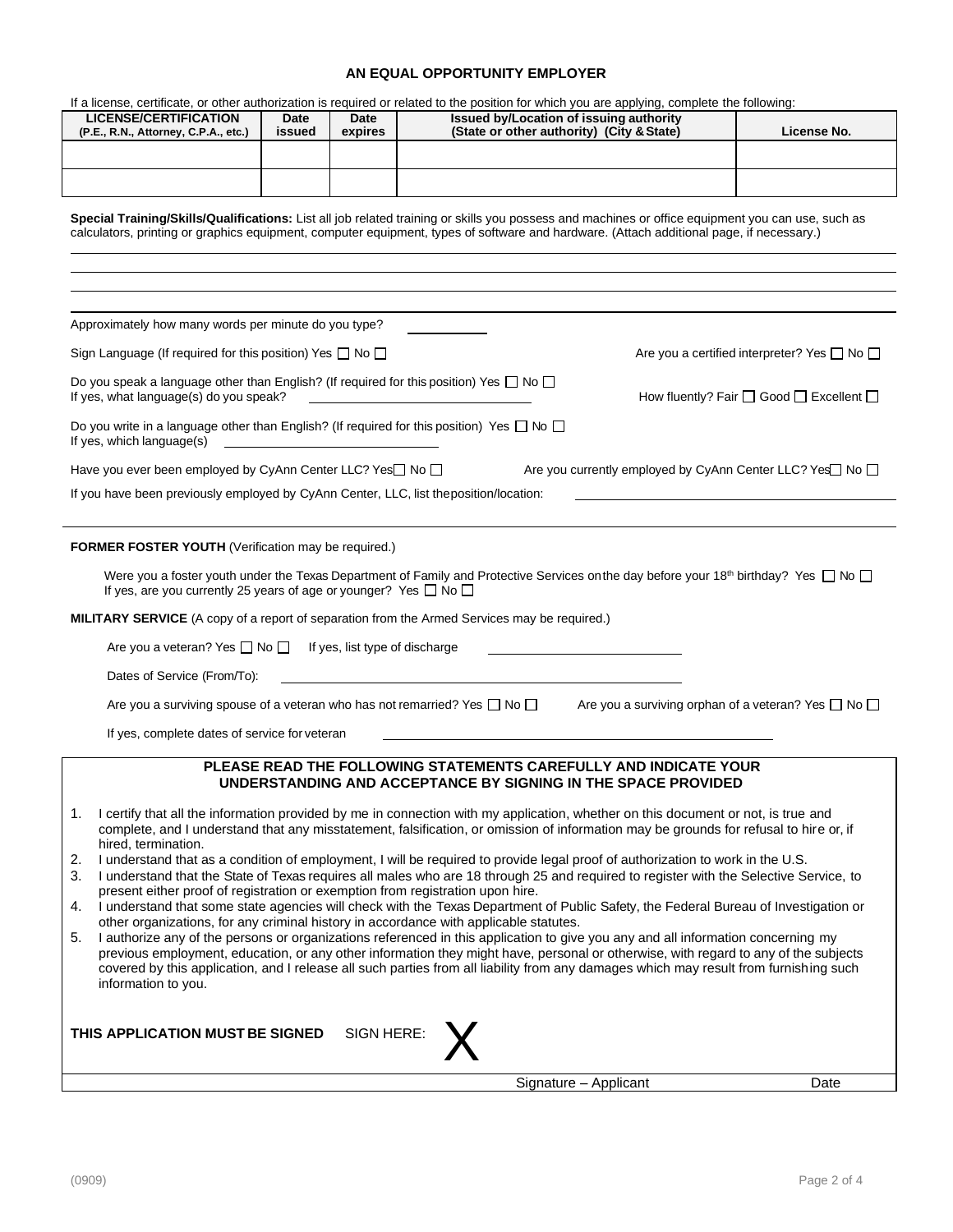## **EMPLOYMENT HISTORY**

This information will be the official record of your employment history and must accurately reflect all significant duties performed. Summaries of experience should clearly describe your qualifications.

- 1. Include ALL employment. Begin with your current or last position and work back to your first. Employment history should include **each position** held, even those with the same employer.
- **2. EMPLOYER ADDRESSES MUST BE COMPLETE MAILING ADDRESSES, INCLUDING ZIP CODE.**
- 3. Answer all questions and completely summarize your experience including technical and managerial responsibilities and any special training, skills and qualifications for each position you have held.

If you need additional space to adequately describe your employment history, you may use this employment history sheet or attach a typed employment history providing the same information in the same format as this application form.

## **Name**

| Last                                                                                                                                |     |     |     | First                                   |     | Middle                               |                                                                     |                                                                                |                                                                                                                                                                                                                                                       |                                                                                                                           |
|-------------------------------------------------------------------------------------------------------------------------------------|-----|-----|-----|-----------------------------------------|-----|--------------------------------------|---------------------------------------------------------------------|--------------------------------------------------------------------------------|-------------------------------------------------------------------------------------------------------------------------------------------------------------------------------------------------------------------------------------------------------|---------------------------------------------------------------------------------------------------------------------------|
| Position Title:<br>Employer:<br>Mailing Address:<br>City & State/ZIP:<br>Employer's Telephone No.: (<br><b>Starting Date</b><br>Mo. | Day | Yr. | Mo. | $\lambda$<br><b>Leaving Date</b><br>Day | Yr. | Current/<br><b>Final Salary</b><br>S | Technical<br>Non-Managerial<br>Supervisory/Managerial               | □<br>$\Box$<br>$\Box$                                                          | Immediate Supervisor Name:<br>Title:<br>Supervisor's Telephone No.:<br>If supervisory, number of employees you<br>supervised:<br>Summary of experience including special training/skills/qualifications you have used in the performance of this job: | Full-Time<br>Part-Time<br>□<br>Summer<br>П<br>Temp/Project<br>Give average #<br>of hours worked per<br>week if part-time: |
| Specific reason for leaving:<br>Position Title:<br>Employer:<br><b>Mailing Address:</b><br>City & State/ZIP                         |     |     |     |                                         |     |                                      | Immediate Supervisor Name:<br>Title:<br>Supervisor's Telephone No.: | Full-Time<br>$\overline{\Xi}$<br>Part-Time<br>Summer<br>$\Box$<br>Temp/Project |                                                                                                                                                                                                                                                       |                                                                                                                           |
| Employer's Telephone No.: (                                                                                                         |     |     |     | $\lambda$                               |     |                                      |                                                                     |                                                                                | (<br>$\lambda$                                                                                                                                                                                                                                        | Give average #                                                                                                            |
| <b>Starting Date</b>                                                                                                                |     |     | Mo. | <b>Leaving Date</b>                     |     | Current/                             | Technical                                                           | $\Box$                                                                         |                                                                                                                                                                                                                                                       | of hours worked per<br>week if part-time:                                                                                 |
| Mo.                                                                                                                                 | Day | Yr  |     | Day                                     | Yr. | <b>Final Salary</b><br>\$            | Non-managerial<br>Supervisory/Managerial                            | $\Box$                                                                         | If supervisory, number of employees you<br>supervised:                                                                                                                                                                                                |                                                                                                                           |
|                                                                                                                                     |     |     |     |                                         |     |                                      |                                                                     |                                                                                | Summary of experience including special training/skills/qualifications you have used in the performance of this job:                                                                                                                                  |                                                                                                                           |
| Specific reason for leaving:                                                                                                        |     |     |     |                                         |     |                                      |                                                                     |                                                                                |                                                                                                                                                                                                                                                       |                                                                                                                           |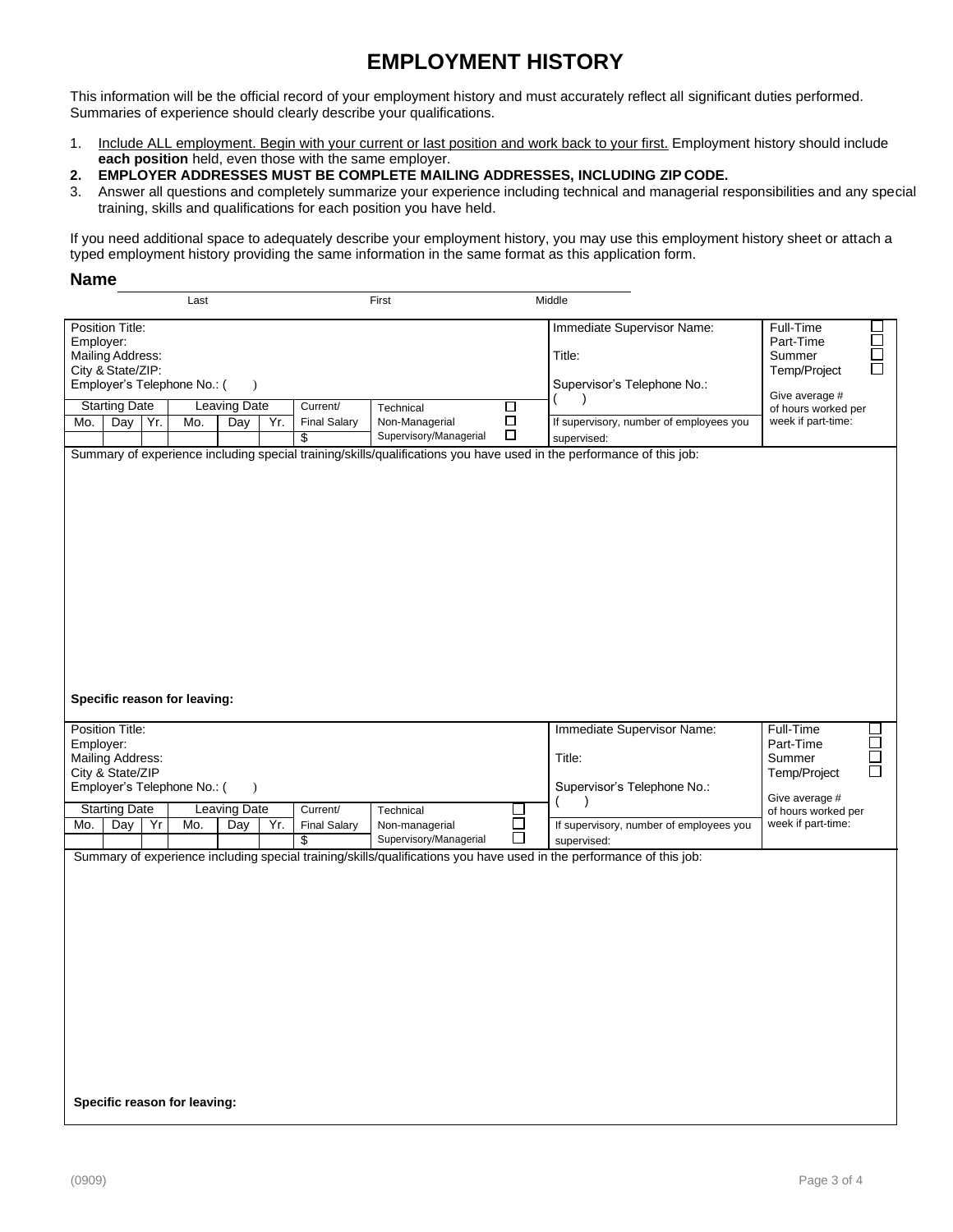| Position Title:<br>Employer:<br>Mailing Address:<br>City & State/ZIP:<br>Employer's Telephone No.: (<br>$\lambda$                                                                                                                             | Immediate Supervisor Name:<br>Title:<br>Supervisor's Telephone No.:                        | Full-Time<br>$\Box$<br>Ŏ<br>Part-Time<br>Summer<br>Temp/Project<br>Give average # |
|-----------------------------------------------------------------------------------------------------------------------------------------------------------------------------------------------------------------------------------------------|--------------------------------------------------------------------------------------------|-----------------------------------------------------------------------------------|
| <b>Starting Date</b><br><b>Leaving Date</b><br>Current/<br>Technical<br>$\Box$<br>Yr.<br>Yr.<br>Mo.<br>Day<br>Mo.<br>Day<br><b>Final Salary</b><br>Non-managerial<br>Supervisory/Managerial<br>ΙI<br>\$                                       | If supervisory, number of employees you<br>supervised:                                     | of hours worked per<br>week if part-time:                                         |
| Summary of experience including special training/skills/qualifications you have used in the performance of this job:                                                                                                                          |                                                                                            |                                                                                   |
| Specific reason for leaving:<br>Position Title:                                                                                                                                                                                               | Immediate Supervisor Name:                                                                 | Full-Time                                                                         |
| Employer:<br>Mailing Address:<br>City & State/ZIP:                                                                                                                                                                                            | Title:                                                                                     | DODO<br>Part-Time<br>Summer<br>Temp/Project                                       |
| Employer's Telephone No.: (<br>$\lambda$<br><b>Leaving Date</b><br>Current/<br><b>Starting Date</b><br>Technical<br>$\Box$<br>Mo.<br>Day<br>Yr.<br>Mo.<br>Day<br>Yr.<br><b>Final Salary</b><br>Non-managerial<br>Supervisory/Managerial<br>\$ | Supervisor's Telephone No.:<br>If supervisory, number of employees you<br>П<br>supervised: | Give average #<br>of hours worked per<br>week if part-time:                       |
| Summary of experience including special training/skills/qualifications you have used in the performance of this job:<br>Specific reason for leaving:                                                                                          |                                                                                            |                                                                                   |